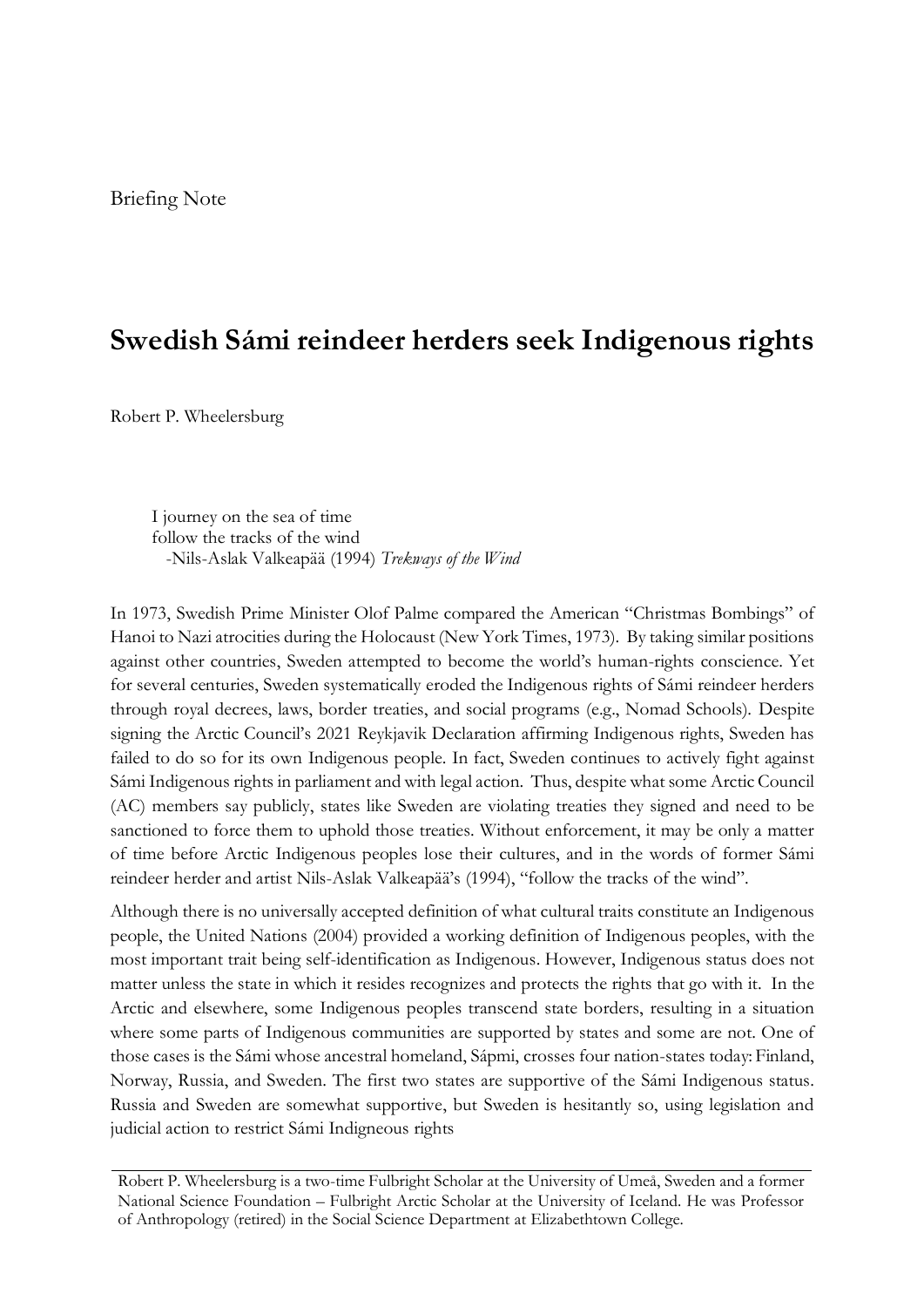As evidence of that statement, in the 1990s, the European Union (EU) ruled that Sweden failed to provide Sámi reindeer herders with Indigenous protection by restricting access to their exclusive rights to land and water in the face of encroaching non-Sámi industries. Subsequently, in 1999 the Swedish government appointed an investigator to determine whether it followed the EU's International Labour Organization (ILO) Convention 169 protecting Indigenous rights. The investigator declared Sweden not in compliance because the country failed to establish precise territorial boundaries that reflected the difference between Indigenous (Sámi) and traditional (non-Sámi) economic activities. Consequently, there was no distinction between exclusive and shared access to land and natural resources based on those differences (Wheelersburg 2008).

In order to meet the minimum standards of ILO Convention 169, Sweden had to establish Indigenous and traditional boundaries. Parliament created a border delineation commission reporting to the Agricultural Ministry that regulated reindeer herding in the country. The commission used historic sources, especially maps, to create the two boundaries required to bring Sweden into compliance. The commission determined that the Sámi winter pasturage shared with non-Sámi industries comprised traditional territory, while the Sámi Indigenous territory consisted of summer reindeer pasturage they used almost exclusively. Those designations correlated with the historical boundaries of *lappmarkgräns* [Lapland Border] from the 1750s and *odlingsgräns* [Limit of Cultivation] established in 1890. Both boundaries were created by the Crown supposedly to reduce conflicts between the Sámi and Swedish/Finnish settlers who continued colonizing Sweden's north (Norrland). The Crown did not vigorously enforce those borders and Swedes and ethnic Finns living in Norrland ignored them widely (Wheelersburg, 2008; Norstedt, 2019).

The commission found that the Lapland Border formed an "outer" boundary on reindeer winter pasturage. Sámi herders had *access* to outer boundary lands and natural resources and could use them in cooperation with resident settler groups who practiced their own traditional industries like farming and forestry. The second border, the Limit of Cultivation, was designated the "inner" boundary, within which Sámi had *occupied* lands almost exclusively over the centuries, using them for reindeer herding and associated industries like fishing and raw material acquisition. Those inner boundary territories, many of which were former Crown lands (today, national parks), form the basis of Sámi Indigenous use rights that Sweden should protect. By designating and protecting Indigenous use rights through Sámi reindeer herding villages regulating their own territories, Sweden considered itself in compliance with ILO 169 (Wheelersburg, 2008).

Yet the result of Sweden establishing the Indigenous and the traditional boundaries was to strengthen non-Sámi industries in the traditional zone – for a time. A 1994 parliamentary decision allowed the public to hunt small game and fish on Sámi winter pasturage (within the outer boundary) without paying a fee to the herding village that controlled the territory. A long court battle with the Swedish government ensued to restore those Indigenous rights (during which government lawyers officially used the racist term "Lapp") (Swedish Government, 1993: 32). It took twenty years for the Swedish Supreme Court to reach a decision restoring Sámi Indigenous rights. In 2020, the supreme court ruled in favor of Sámi controlling small-game licensing on winter reindeer pasturage by siding with Girjas' Sámi reindeer herding village's right to regulate access for hunting and fishing on its *traditional* (i.e., winter) territory (Library of Congress, 2020).

While not citing Indigenous protection, the court affirmed that the Sámi had established their exclusive control over natural resources in their reindeer herding districts during the mid-17<sup>th</sup>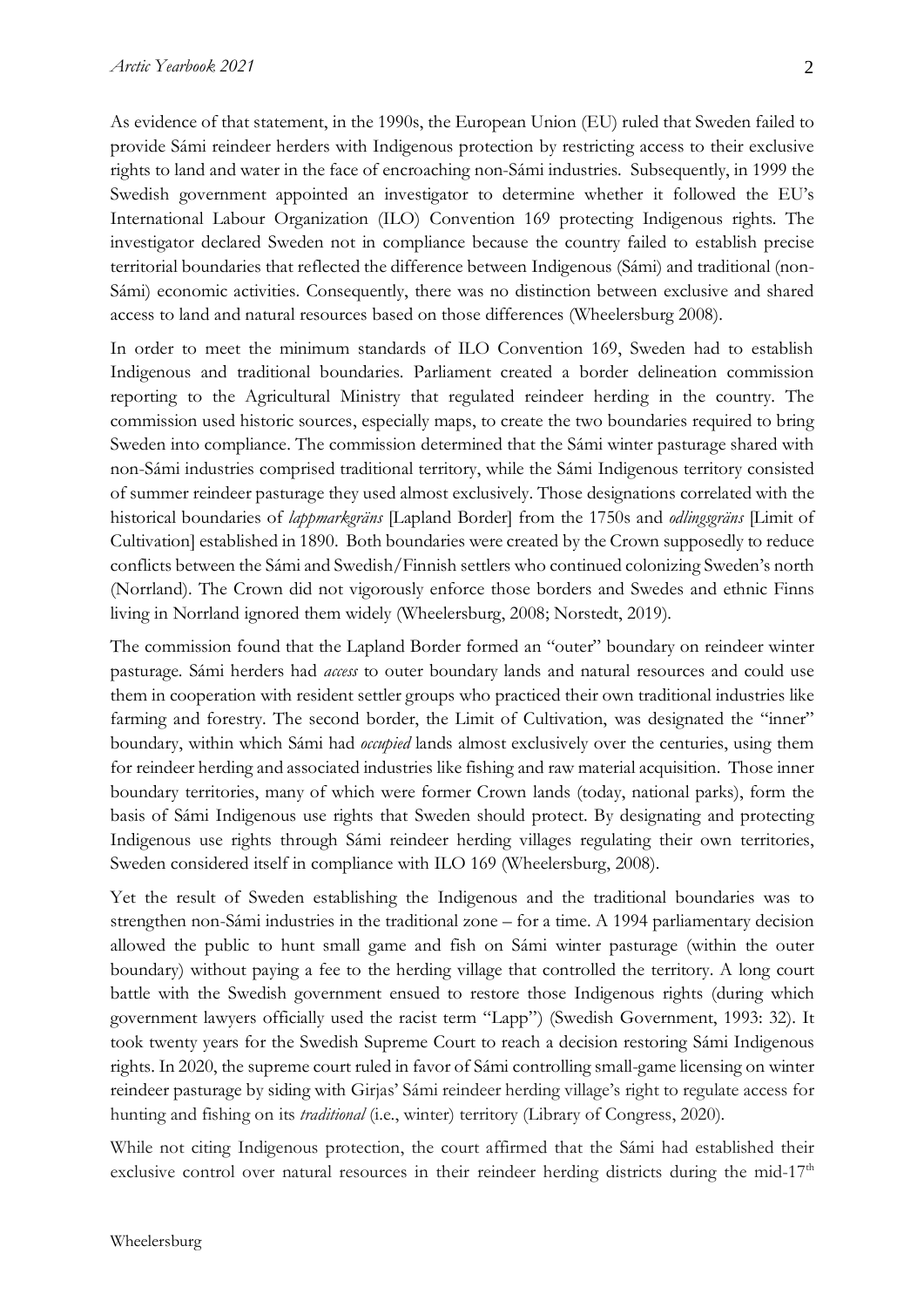century, which was codified in the Reindeer Grazing Act of 1886. The courts used historic records as evidence to rule that the Sámi reindeer villages controlled the natural resources in their respective areas based upon their traditional, not Indigenous, status. Although the court cited the legal concept of "time immemorial" (i.e., a period in time before recorded history not requiring evidence to prove use rights), the ruling was based on behaviors that established the hunting and fishing (and grazing) rights, that were only a few hundred years old (Orange 2020; Black 2021).

Despite Sweden's earlier claims to be the world's conscience for human rights, as well as being a member and signatory to the Arctic Council's 2021 Reykjavik Declaration where the Council "Recogniz[ed] the rights and the special circumstances of Indigenous Peoples and the unique role of the Permanent Participants within the Arctic Council" (Arctic Council 2021: 1), the country continues fighting to prevent Sámi from attaining full Indigenous rights. Sweden's refusal to recognize and protect the rights of its own Indigenous people may be related to the competition over resources that form the basis of both Sámi and non-Sámi economies in northern Sweden.

Today, there are two categories of Arctic residents: Indigenous and settler (i.e. traditional). The stakes are high for which category designates a people, since the Indigenous category often imparts a legal status that allows special access to land, waters, and other natural resources, that the category of traditional does not. An example is whaling. Inuit have Indigenous rights to hunt whales, while at the same time, Icelandic whaling, a traditional cultural practice lasting several hundred years, is considered illegal by the global community (NOAA, n.d.). The current practice of reindeer herding in Sweden is several hundred years old as well; however, it is regarded as an Indigenous enterprise. As such, reindeer herding is somewhat protected at least within the inner boundary lands. Therefore, there are tangible benefits for an Arctic group considered Indigenous; benefits that are unavailable to other Arctic residents no matter how long they lived in the region or how long they have practiced a particular economic behavior.

The definitions that apply to various Arctic peoples do not provide much guidance for policy makers and officials navigating the complex process of managing the use of territories (land and waters) and their natural resources in a cooperative and fair manner. Part of the reason for the definitions' inadequacy is that they attempt to qualify peoples who today represent a blend of Indigenous, traditional, and modern cultural behaviors. In addition, there are other identities that are applicable to Arctic peoples that intermingle the two primary categories, creating confusion and conflict between competing groups. For example, only Swedish Sámi who are members of officially recognized reindeer herding villages are considered Indigenous by the Swedish government, even if others speak Sámi as a first language or practice traditional Sámi enterprises like handicraft production. The only exception is that the Swedish Sámi Parliament, recognized by the government as an advisory body, has members who are not reindeer herders.

Although the term Indigenous is used frequently in discussions about the Arctic, as mentioned above, no specific definition of Indigenous peoples has been officially adopted by any global or regional body such as the U.N. or the E.U. (United Nations, 2004). The U.N.'s working definition is not considered absolute, believing that it is more appropriate to recognize Indigenous peoples based upon their own self-identification rather than to use a confining, all-encompassing category. Still, the working definition includes characteristics that policy makers may use to assign people to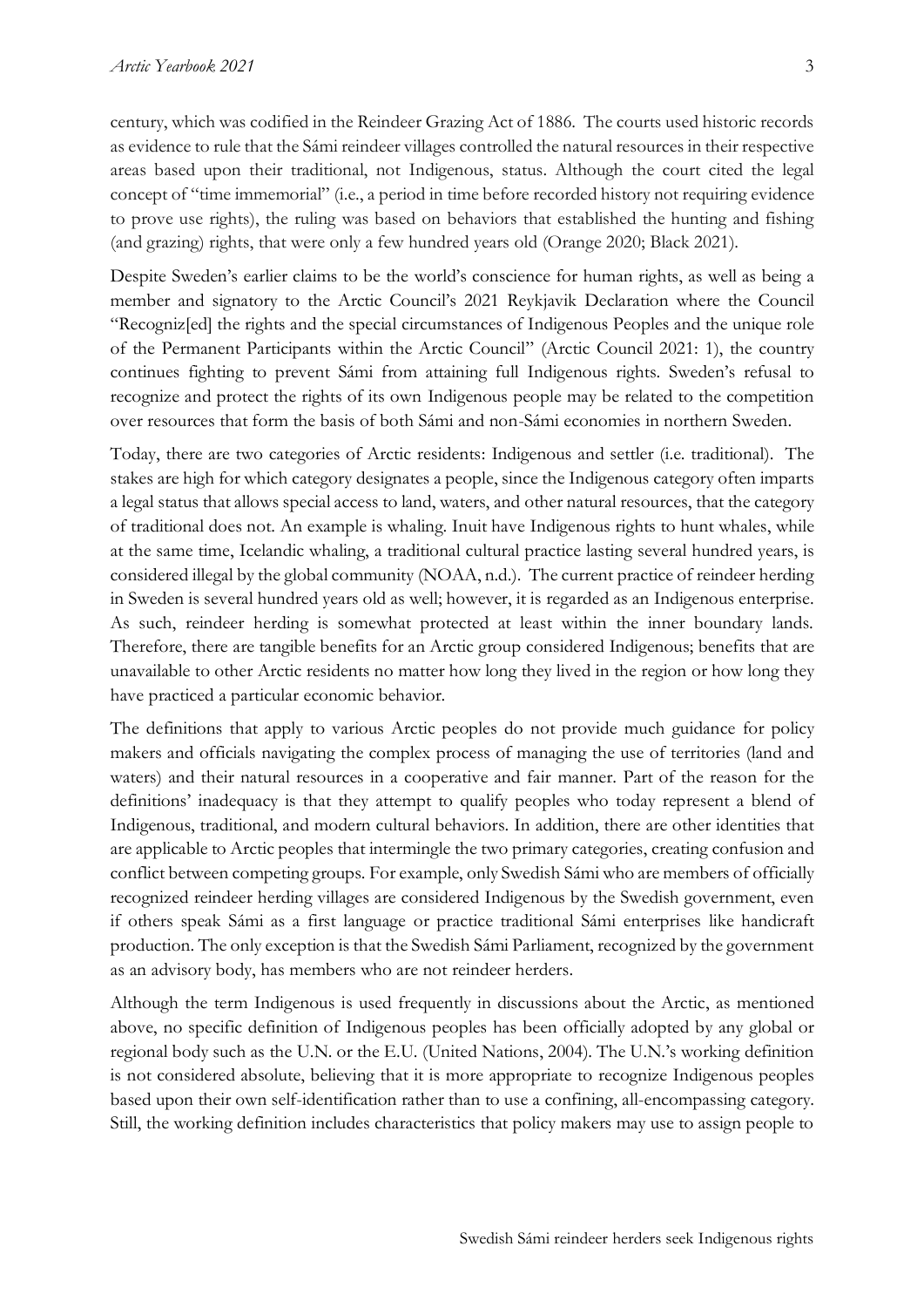the Indigenous category, like speaking a minority language or having a long-term association with a particular homeland. The EU also has a non-binding definition of Indigenous people.

People whose ancestors inhabited a place or country when persons from another culture or ethnic background arrived on the scene and dominated them through conquest, settlement, or other means and who today live more in conformity with their own social, economic, and cultural customs and traditions than with those of the country of which they now form a part (European Environmental Agency, 2021).

While the lack of an accepted definition with specific traits is a problem, the main issue with formal recognition of Indigenous peoples is that there are no consequences for an individual government that does not respect that status. Regional organizations such as the European Union (EU) or global entities like the United Nations (UN) seek only voluntary compliance, including the ILO 169 (International Labour Organization, 2017) for the former and Declaration on the Rights of Indigenous Peoples for the latter (United Nations 2004). With no globally accepted definition of Indigenous status nor any international means to enforce Indigenous rights, such peoples are dependent upon the good will of their governing states to recognize and provide them with cultural and economic protection. In Sweden's case, that good will is often lacking, particularly when Sámi Indigenous protection interferes with the majority society.

Although a country may want to protect its majority society's traditional rights as well the minority people's Indigenous ones, it is difficult to do so because of a lack of objective agreement on what constitutes traditional cultural or economic behaviors. A standard definition of "traditional" is even more elusive because there are only scholarly examples, which generally describe the concept as the opposite of modern. For example, consider the following:

The concept of tradition outlines a type of society defined by traits placed in opposition to other traits characterizing industrial society. […] Tradition is oriented towards a legitimate reference to the past while modernization is oriented toward the mastery of the future. […] Tradition is a transmitted, and often transformed, heritage which survives and orients contemporary actions (Langlois, 2001: 15829).

For policy purposes, it is possible to make a distinction between exploiting reindeer as a way of life since time immemorial (Indigenous) and reindeer herding as a business enterprise using both traditional and modern methods developed over the past 150 years (Ruong, 1937). That is to say, the Sámi have utilized reindeer, wild, tame, or herded, for most if not all of their time in the Nordic Arctic region. That use of reindeer for the entirety of their occupation in the Swedish Arctic, despite archaeological evidence that the Sámi were not the original inhabitants there, makes up the basis for their Indigenous territorial and natural resource use rights. Yet due to changing circumstances related to influences by the Swedish government, in combination with economic and technological evolution, Sámi reindeer herding today is a modern, rational business enterprise using some traditional methods (e.g., lassoing) that retains hardly any Indigenous behaviors.

A key point related to that dual status is that some traditional behaviors were retained in the face of influences from a majority (i.e., state-level) society using governmental tools like legislation to control both Sámi and non-Sámi industries. The result is that Sámi reindeer herding in Sweden as a whole receives enough Indigenous protection to survive as a way of life, while herding's traditional behaviors (e.g., ear marks as brands) and rational business practices do not (although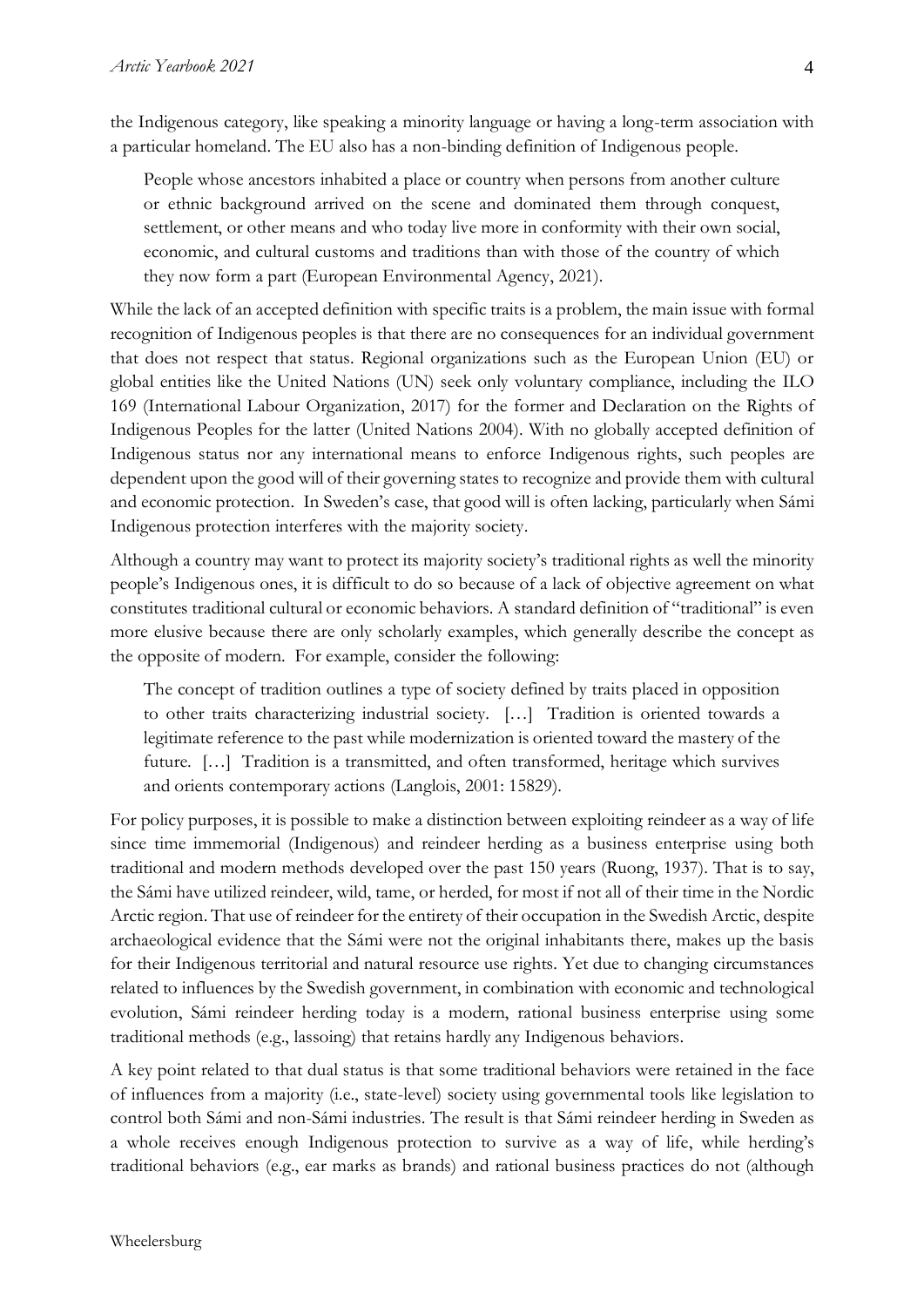they are regulated). Conversely, Swedish/Finnish traditional industries like Baltic seal hunting [*själen*] and slash-and-burn farming [*svedjebruk*], both of which began in the Middle Ages and lasted into the 20<sup>th</sup> century, did not receive protection as traditional behaviors and ultimately died out.

Except for the Crown and the Foreign Ministry, Sweden has never considered itself an Arctic country, although it proclaimed itself so officially when it took the Arctic Council Chair in 2011 (Sörlin, 2014). Today, however, Sweden signs Arctic Council documents to protect the Indigenous rights of Arctic peoples in the abstract, but fails to protect its own Indigenous people in practice. Thus, the Arctic Council should consider sanctioning member nations who refuse to honor their own people's Indigenous rights. For example, the council could refuse to pass the AC chair to a member who receives international or council-level condemnation, or to states who lose judicial cases over failing to honor their own indigenous people's rights. Regardless of the sanction imposed, the Council needs to act forcibly when members do not adhere to declarations they signed.

## **References**

Arctic Council (2021). *Reykjavík Declaration 2021*.

- Black (2021). What is Time Immemorial? *Black's Law Dictionary Online*, 2nd edition.
- European Environmental Agency (2021). *Indigenous Peoples*. Copenhagen: European Union.
- International Labour Organization (2017). *C169 – Indigenous and Tribal Peoples Convention, 1989* (No. 169). New York: United Nations.
- Langlois, S. (2001). Traditions: Social. In N.J.S.B. Baltes (Ed.) In *International Encyclopedia of the Social & Behavioral Sciences,* 15829-15833. Oxford: Pergamon.
- Library of Congress (2020). Sweden: Supreme Court Recognizes Sámi Indigenous Group's Exclusive Right to Confer Hunting and Fishing Rights in Sámi Area. Washington D.C.: Library of Congress.
- NOAA (n.d.). International Whaling Commission. *National Oceanic and Atmospheric Administration.*  Washington D.C.: U.S. Department of Commerce.
- Norstedt, Gudrun (2019). Lappmarksgränsen. [Lapland Border]. Samer.se. Östersund: Sametinget [Sámi Parliament].
- New York Times (1973). Swedish Comment Brings U.S. Protest. *NYT Archives*. Dec. 26, 1973.
- Swedish Government (1993). *Regeringens proposition 1992/93:32 om samerna och Sámisk kultur mm.* [The Government's Proposition 1992/93:32 about the Sámi and Sámi Culture, etc.] Stockholm: Allmänna förlaget.
- Orange, Richard (2020). Indigenous reindeer herders win hunting rights battle in Sweden. *The Guardian*. January 23, 2020. Accessed from